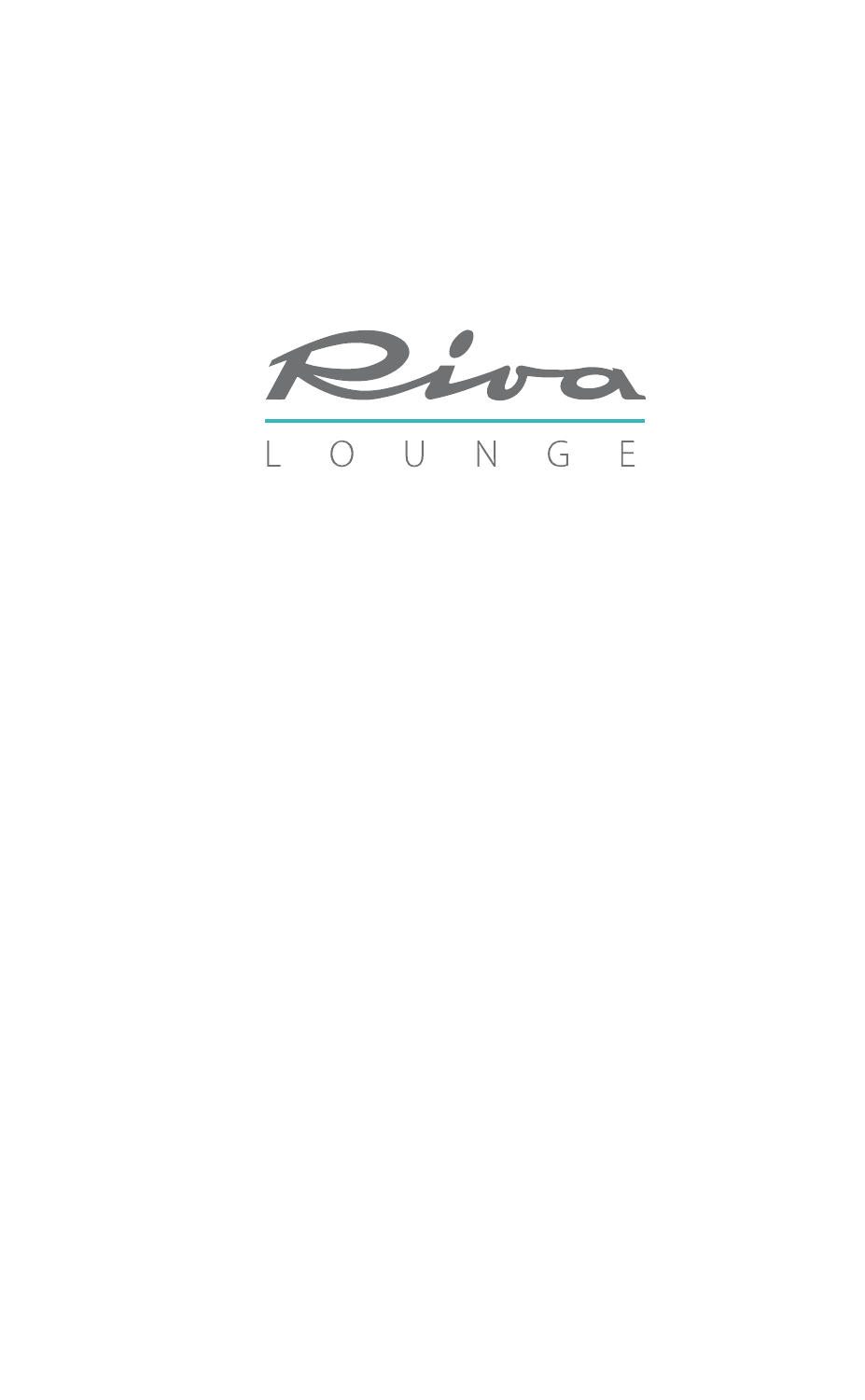#### **SALATE** SALADS

| <b>Tuna</b>                                                                                | 125 kn ≈ 16,59 € |
|--------------------------------------------------------------------------------------------|------------------|
| Jadranska tuna, avokado, baby špinat, ponzu, jagode                                        |                  |
| Adriatic tuna, avocado, baby spinach, ponzu, strawberry                                    |                  |
| <b>Hobotnica / Octoups</b>                                                                 | 175 kn ≈ 23.22 € |
| Hobotnica u crnom vinu, crne masline, cherry rajčice, feta sir, salatina                   |                  |
| Octopus in red wine, black olives, cherry tomatoes, feta cheese, baby salad                |                  |
| <b>Caesar Salata</b>                                                                       | 65 kn ≈ 8,63 €   |
| Salata romana, caesar dressing, krutoni, hrskava panceta,<br>parmesan Grana Padano         |                  |
| Roman salad, caesar dressing, croutons, crispy pancetta,<br>Grana Padano parmesan          |                  |
| <b>Dodaci za Caesar salatu</b> / Caesar salad add ons:                                     |                  |
| <b>Chicken</b> - 55 kn $\approx$ 7,30 $\in$<br><b>Shrimps</b> - 75 kn $\approx$ 9,54 $\in$ |                  |
| <b>TJESTENINA</b><br><b>PASTA</b>                                                          |                  |
| Rajčica / Tomato                                                                           | 105 kn ≈ 13,94 € |
| Domaći spaghetti sa špinatom, bosiljak, umak od rajčice, svježa buratta                    |                  |
| Istrian spinach spaghetti, basil, homemade tomato sauce, fresh buratta                     |                  |
| Tartuf / Truffle                                                                           | 160 kn ≈ 21,24 € |
| Istarski domaći fuži, tartuf crni, pršut, Grana Padano                                     |                  |
| Istrian fuži, tagliatelle, black truffle, prosciutto, Grana Padano                         |                  |
| Morski Plodovi / Sea Food                                                                  | 125 kn ≈ 16,60 € |
| Domaće tagliatelle sa crnilom sipe, gambori, školjke,<br>domaća salsa, češnjak             |                  |
| Homemade cuttlefish tagliatelle, shrimp, seashells,<br>homemade salsa, garlic              |                  |



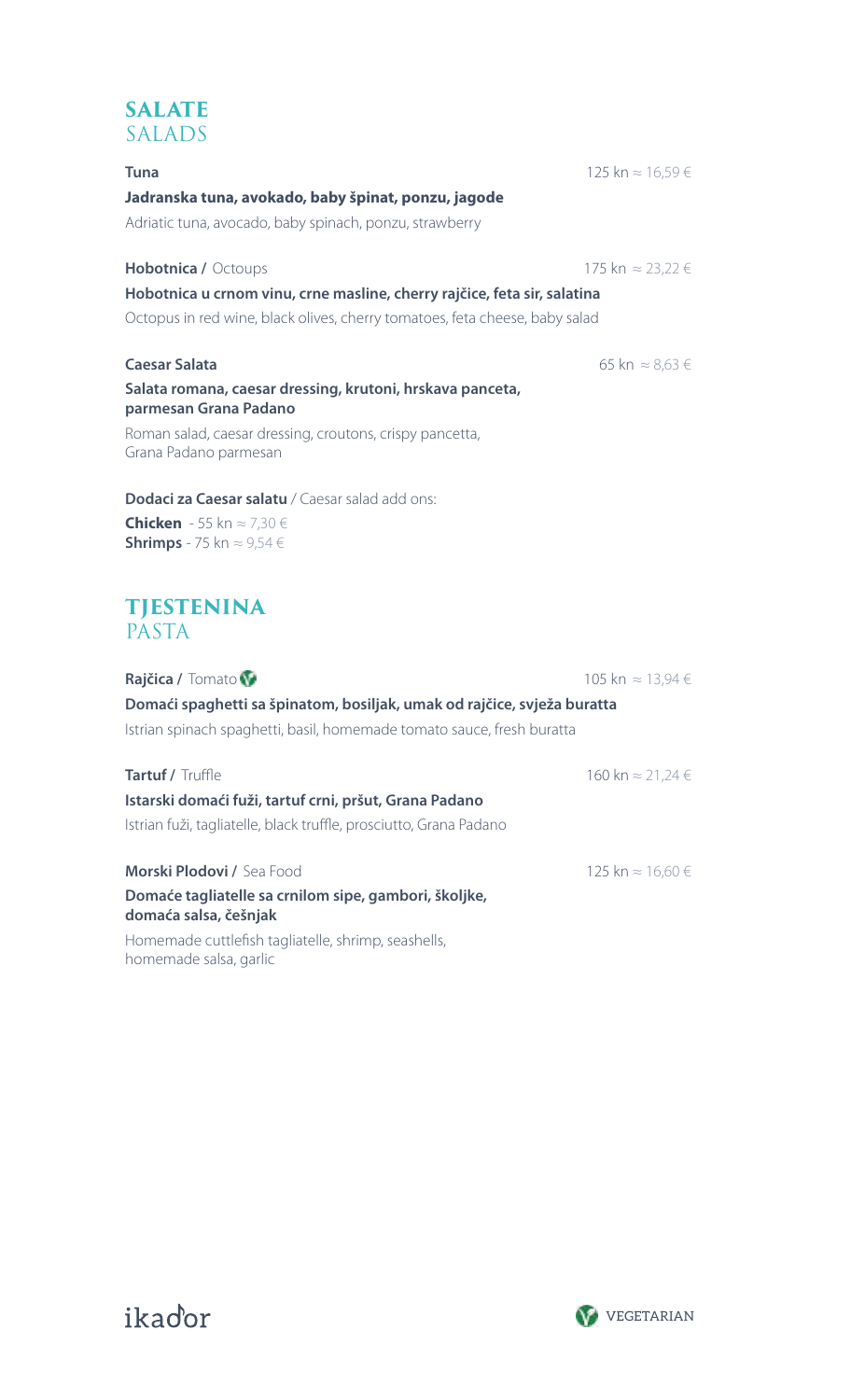### **RIBA & MESO** FISH & MEAT

| <b>Fritto Misto</b><br>Fritirana jadranska sitna riba, lignje, pommes, tartar umak                                    | 140 kn ≈ 18,58 €           |
|-----------------------------------------------------------------------------------------------------------------------|----------------------------|
| Fried adriatic small fish, squids, pommes frites, tartar sauce                                                        |                            |
| File Oborite Ribe / Wild-Caught Fish                                                                                  | 220 kn ≈ 29,20 €           |
| File oborite ribe, mladi špinat, bademi, krema od krumpira                                                            |                            |
| Wild-caught fish fillet, baby spinach, almonds, potatoe cream                                                         |                            |
| <b>Ramstek</b> / Striploin Steak                                                                                      | 335 kn ≈ 44,46 €           |
| Grilani ramstek, pečeni krumpir, crne masline, jus                                                                    |                            |
| Grilled striploin steak, baked potatoes, black olives, jus                                                            |                            |
| <b>SNACKS</b>                                                                                                         |                            |
| "SOUNDSPERFECT" Club Sandwich                                                                                         | 140 kn ≈ 18,58 €           |
| Piletina sous vide, domaći špek, pečeno jaje,<br>rajčice i kiseli krastavac, aurora umak, prženi krumpirići           |                            |
| Sous vide chicken, local bacon, fried egg, tomatoes and pickles,                                                      |                            |
| aurora sauce, pommes frites                                                                                           |                            |
| #IKADORSTYLE Burger                                                                                                   | 135 kn ≈ 17,92 €           |
| Domaća odležana junetina, brioche pecivo, cheddar sir, rajčica,<br>kiseli krastavci, zelena salata, prženi krumpirići |                            |
| Croatian aged beef, brioche pastry, cheddar cheese, tomato,<br>pickled cucumbers, lettuce, pommes frites              |                            |
| #IKADORGOESGREEN" Vegan Burger                                                                                        | 115 kn ≈ 15,26 €           |
| Veganski burger (soya, sejtan, ječam), rajčica, cikla,<br>tahini dressing, sezonska salata                            |                            |
| Vegan burger (soya, seitan, barley), tomato, beetroot,<br>tahini dressing, seasonal salad                             |                            |
| DESERTI<br><b>DESSERTS</b>                                                                                            |                            |
| <b>Domaći Sladoled (Kuglica) / Homemade Ice Cream (Scoop)</b>                                                         | 45 kn ≈ 5,97 €             |
| Jagoda, vanilija, čokolada, pistacija, lješnjak                                                                       |                            |
| Strawberry, vanilla, chocolate, pistachio, hazelnut                                                                   |                            |
| Domaći Sorbet / Homemade Sorbet                                                                                       | 50 kn $\approx$ 6,64 $\in$ |
| Sezonsko voće / Seasonal fruit                                                                                        |                            |
| Selekcija Sezonskog Voća / Seasonal Fruit Selection                                                                   | 75 kn ≈ 9,95 €             |



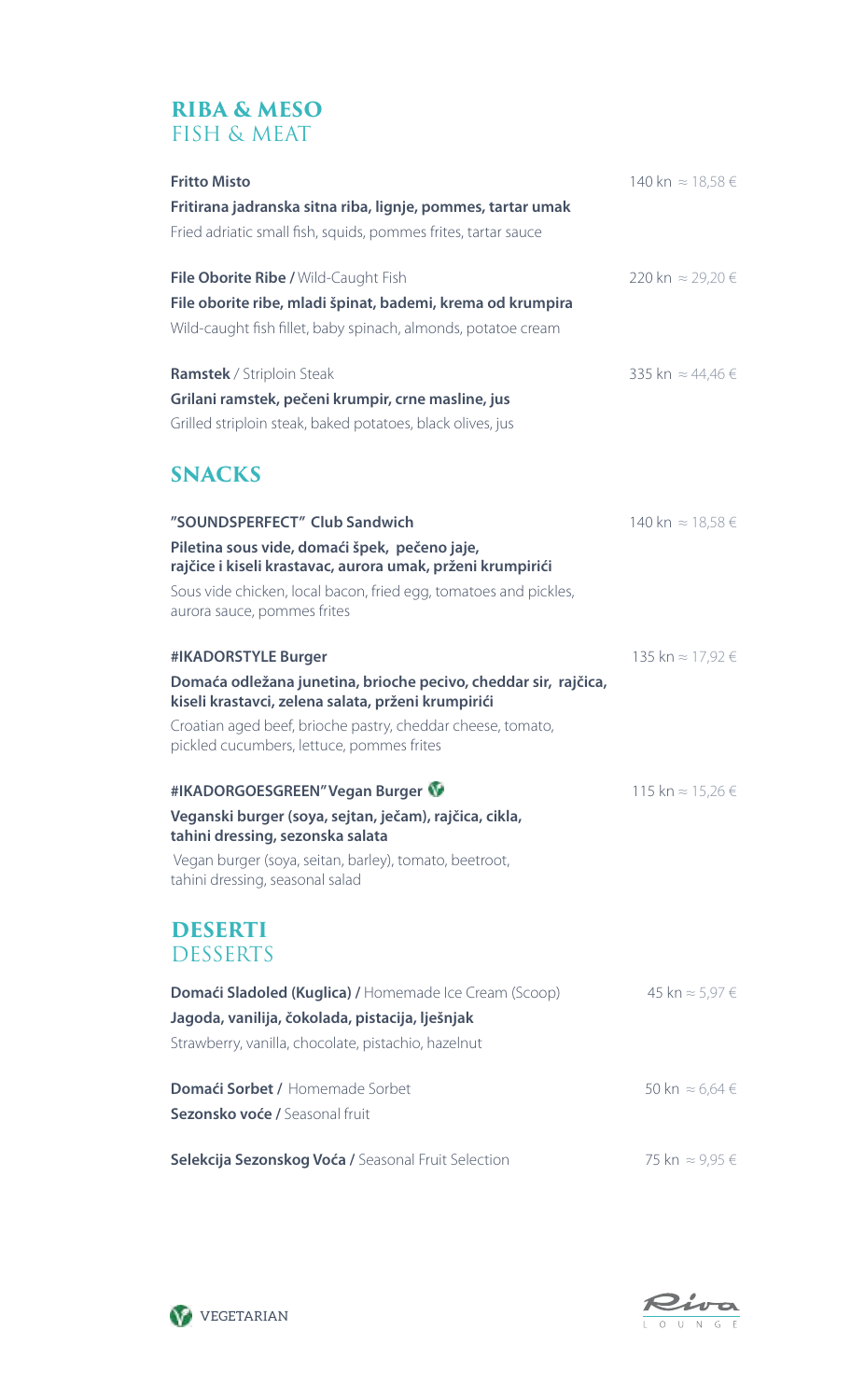# **Klasični kokteli** CLASSIC COCK

| <b>Aperol Negroni</b><br>Tangueray London Dry, Dolin Blanc, Aperol                                              | 80kn $\approx$ 7,96 $\in$   |
|-----------------------------------------------------------------------------------------------------------------|-----------------------------|
| <b>Tom Collins</b><br>Tangueray London Dry, Fresh Lemon Juice, Simple Syrup, Mineral Water                      | 80 kn $\approx$ 7,96 $\in$  |
| <b>Whisky sour</b><br>Bulleit Bourbon, Fresh Lemon Juice, Simple Syrup, Stillabunt Foam, Angostura Bitters      | 90 kn $\approx$ 11,95 $\in$ |
| <b>Amaretto Sour</b><br>Amaretto Disaronno, Fresh Lemon Juice, Simple Syrup, Stillabunt Foam, Angostura Bitters | 90 kn $\approx$ 11.95 $\in$ |
| <b>White Negroni</b><br>Tanquerai London Dry Gin, Dolin Blanc, Suze Liquere.                                    | 80 kn $\approx$ 7,96 $\in$  |
| <b>Tommys Margarita</b><br>Jose Cuervo Reposado, Syrup Agave                                                    | 90kn $\approx$ 11,95 $\in$  |
| Lady's Aperitivo<br>Ramazzotti Aperitivo Rosato, Carpano Bianco, Three Cents Pink Grapefruit                    | 75kn $\approx$ 9,95 $\in$   |
| <b>BUBBLING COCKTAILS</b>                                                                                       |                             |
| Negroni Sbagliato<br>Campari, Carpano Antica Formula, Sparkling Wine                                            | 80kn $\approx$ 7,96 $\in$   |
| <b>Tequila Tonic</b><br>Jose Cuervo Reposado, Three Cents Tonic Water                                           | 100kn $\approx$ 13,27 $\in$ |
| <b>Limoncello Spritz</b><br>Limoncello, Sparkling Wine, Mineral Water                                           | 90kn $\approx$ 11,95 $\in$  |
| <b>Campari Spritz</b><br>Camapri, Sparkling Wine, Mineral Water                                                 | 90kn $\approx$ 11,95 $\in$  |
| Sauage                                                                                                          | 90kn $\approx$ 11,95 $\in$  |

Hennessy Vs, Limoncello, Mineral Water

ikador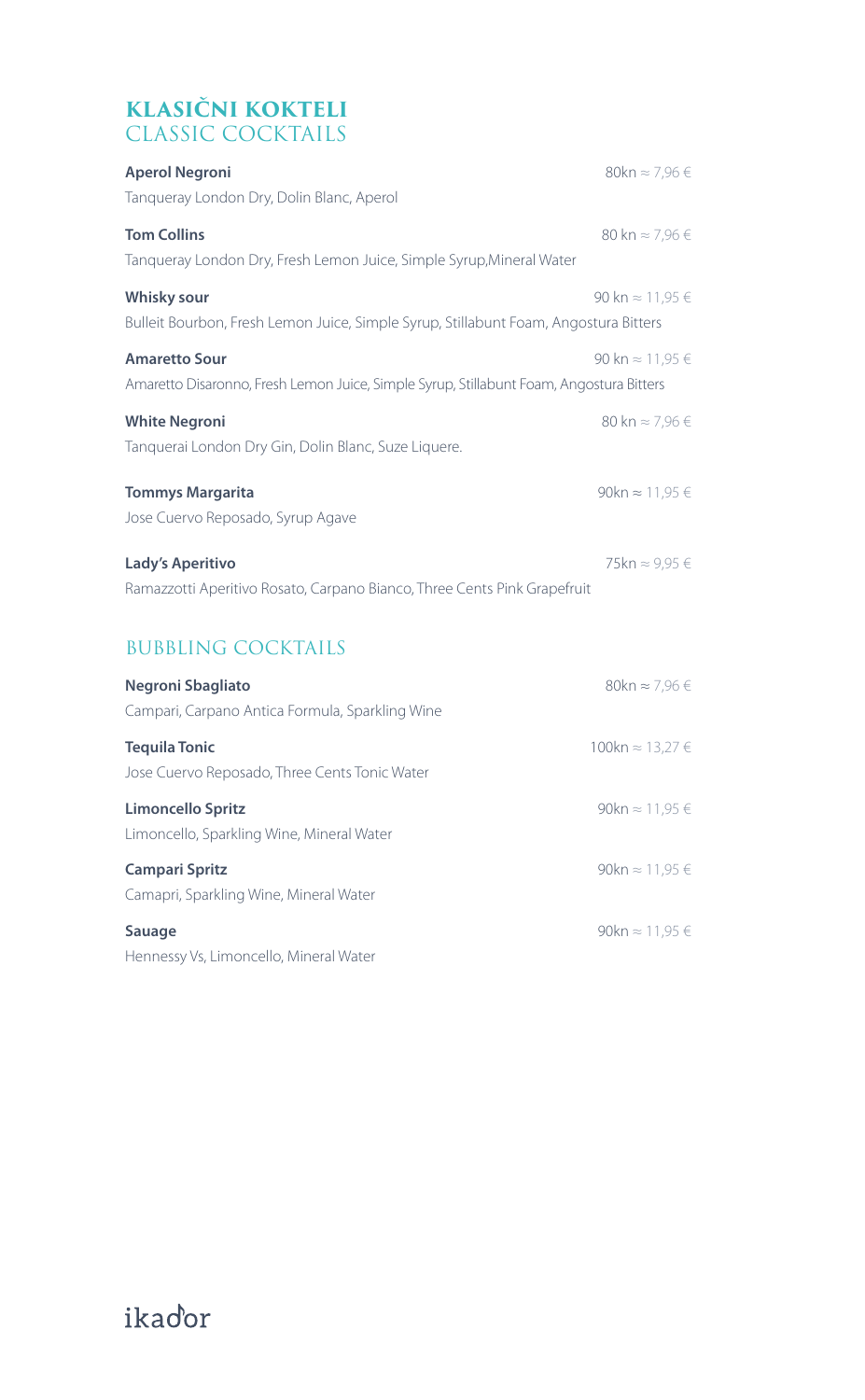# **ŠAMPANJCI**  CHAMPAGNE

| Moët & Chandon Imperial          | 0.101<br>0.751 | 125 kn ≈ 16.59 €<br>850 kn $\approx$ 112.81 $\in$ |
|----------------------------------|----------------|---------------------------------------------------|
| Moët & Chandon Imperial Rose     | 0.101<br>0.751 | 165 kn ≈ 21.90 €<br>1050 kn ≈ 139.36 €            |
| Moët & Chandon Ice Imperial      | 0.101<br>0.751 | 150 kn ≈ 19.91 €<br>950 kn ≈ 126.09 €             |
| Moët & Chandon Ice Imperial Rose | 0.101<br>0751  | 155 kn ≈ 20.57 €<br>990 kn $\approx 131.40 \in$   |
| Lanson Le Black Label            | 0.751          | 920 kn ≈122.10 €                                  |
| Taittinger Brut Rose Prestige    | 0.751          | 1200 kn ≈159,27 €                                 |

## **PJENUŠCI** SPARKLING

| Ikador&Koguelicot, Istra, Gračišće    | 0.101<br>0751 | 55 kn $\approx$ 7.30 $\in$<br>350 kn ≈ 46.45 € |
|---------------------------------------|---------------|------------------------------------------------|
| Šember Rose, Pleševica, Pavlovčani    | 0.101<br>0751 | 60 kn $\approx$ 7.96 $\in$<br>370 kn ≈ 49.11€  |
| Sontacchi Pet Nat, Slavonija, Kutjevo | 0751          | 390 kn ≈ 51.76 €                               |

### **VINO** WINE

### BIJELO / WHITE

| Malvazija Suita Dobravac, Istra, Rovinj | 0.15<br>0751 | 50 kn $\approx$ 6.64 $\in$<br>220 kn ≈ 29.20 € |
|-----------------------------------------|--------------|------------------------------------------------|
| Sontacchi Graševina, Slavonija, Kutjevo | 0.15<br>0751 | 55 kn $\approx$ 7.30 $\in$<br>250 kn ≈ 31,18 € |
| Chardonnay Belaj, Istra, Cerovlje       | 0.15<br>0.75 | 70 kn ≈ 9.29 €<br>320 kn $\approx$ 42.47 $\in$ |

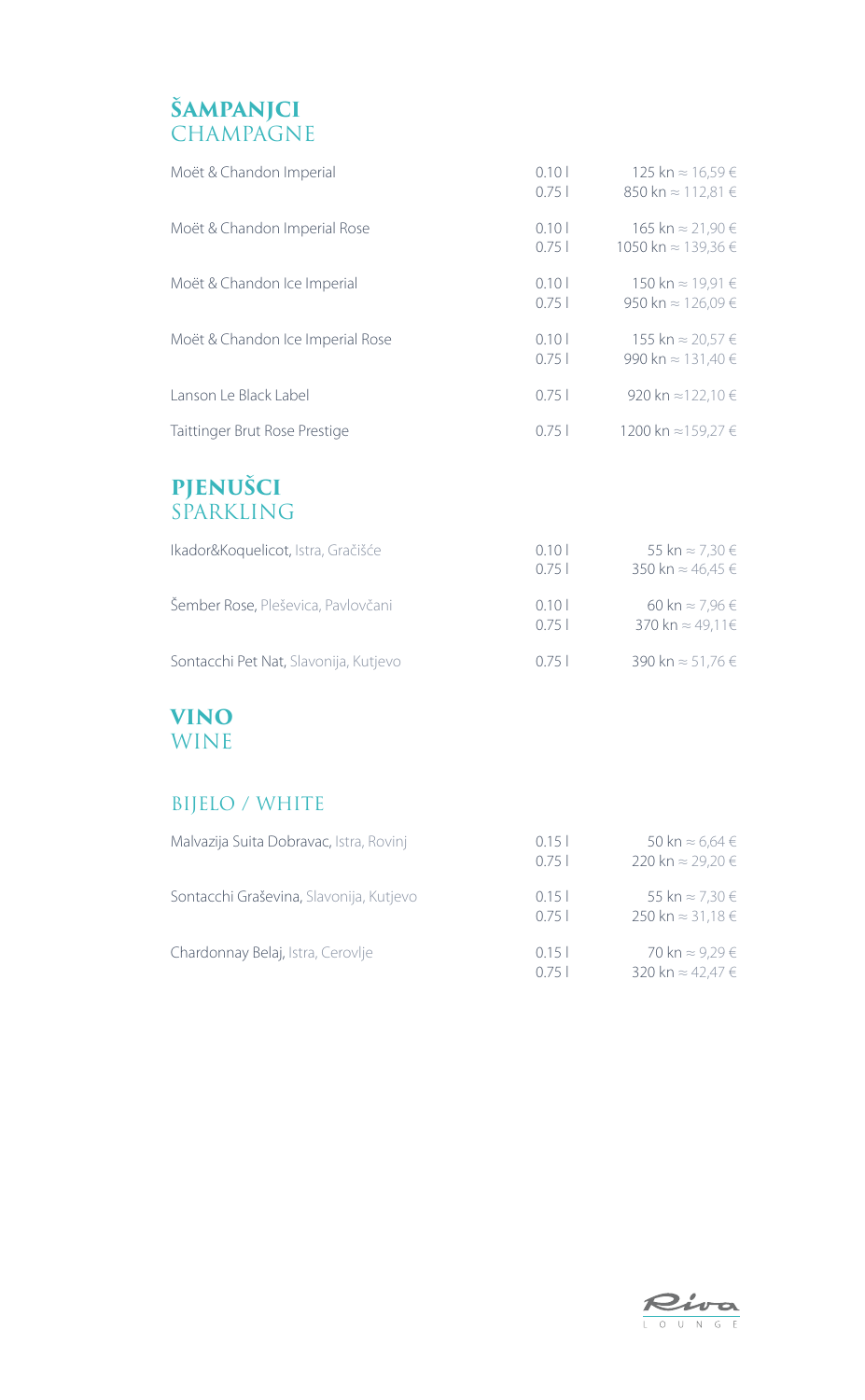#### CRNO/RED

| Lasina Sladić, Plastovo, Dalmacija                             | 0.151<br>0.751 | 120 kn ≈ 15.93 €<br>540 kn ≈ 71.67 €          |
|----------------------------------------------------------------|----------------|-----------------------------------------------|
| Anno Domini Teran Benvenuti, Istra, Kaldir                     | 0.151<br>0.751 | 100 kn $\approx$ 13.27 €<br>450 kn ≈ 59.73 €  |
| <b>ROSE</b>                                                    |                |                                               |
| Cuj Rose, Istra, Sv. Marija Na Krasu                           | 0.151<br>0.751 | 60 kn $\approx$ 7.96 $\in$<br>260 kn ≈ 34.51€ |
| Cotes de Provence Rose Chateau Miraval,<br>Francuska, Provance | 0.151<br>0.751 | 110 kn ≈ 14.60 €<br>495 kn ≈ 65.70 €          |

### **PIVO** BEER

#### **HRVATSKE CRAFT PIVE** CROAT IA CRA FT BEER

| <b>Bura Brew Optimist</b><br>- Golden Ale / Croatia / Istra     | 5,4% alc. | 0.331 | 60 kn $\approx$ 7,96 $\in$ |
|-----------------------------------------------------------------|-----------|-------|----------------------------|
| Bura Brew Tornado IPA<br>- Istrian Pale Ale / Croatia / Istra   | 6.1% alc. | 0.331 | 60 kn $\approx$ 7,96 $\in$ |
| Bure Brew Trippin Tripel<br>- Limited edition / Croatia / Istra | 8,1% alc. | 0.331 | 60 kn $\approx$ 7,96 $\in$ |
| Bura BrewTerra Magica<br>- Milk Stout / Croatia / Istria        | 5,5% alc  | 0.331 | 60 kn $\approx$ 7.96 $\in$ |
| Dva Klasa Medvedgrad<br>Craft Wheatbeer / Croatia / Zagreb      | 4,6% alc. | 0.501 | 60 kn $\approx$ 7,96 $\in$ |
| Heineken non alc.<br>Lager / Netherland                         | 0% alc.   | 0.331 | 50 kn $\approx$ 6,64 $\in$ |

# ikador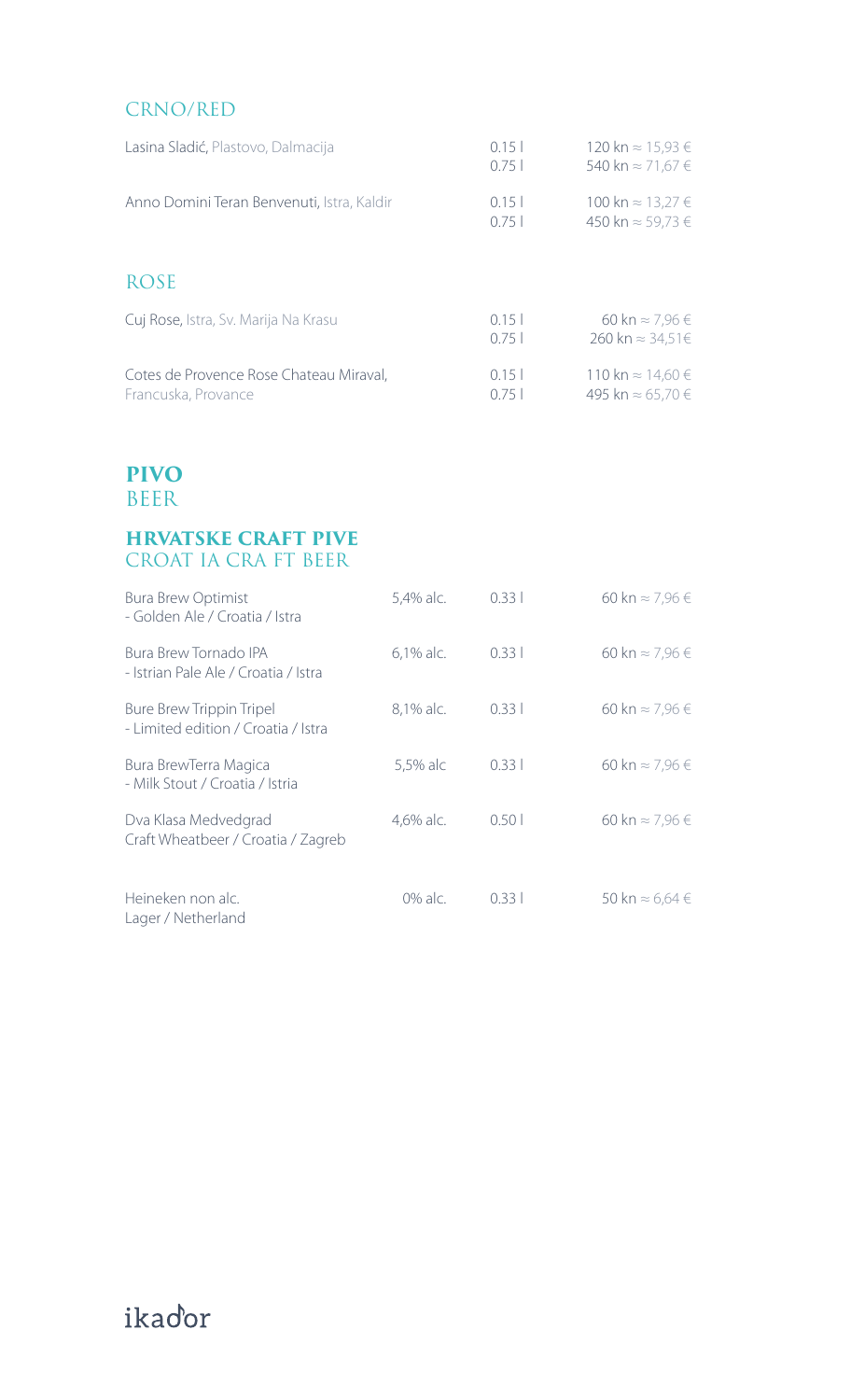

| Old Pilots Vodka, Croatia                      | 0.031 | 70 kn ≈ 9.29 €   |
|------------------------------------------------|-------|------------------|
| Ketel One, Nolet Distillery, Netherlands       | 0.031 | 70 kn ≈ 9.29 €   |
| Belvedere, Polmos Zyrardow Distillery, Poland  | 0.031 | 70 kn ≈ 9.29 €   |
| Beluga Gold Line, Mariinsky Distillery, Russia | 0.031 | 200 kn ≈ 26.54 € |

# **Gin**

| Old Pilots Gin, Croatia               | 0.031 | 80 kn $\approx$ 10,62 $\in$ |
|---------------------------------------|-------|-----------------------------|
| Old Pilots Gin Barrel Aged, Croatia   | 0.031 | 110 kn ≈ 14,60 €            |
| Mashtel Puro Gin, Croatia             | 0.031 | 80 kn $\approx$ 10,62 $\in$ |
| Luftbremzer Wine Barrel Aged, Croatia | 0.031 | 80 kn $\approx$ 10,62 $\in$ |
| Gin Mare, Spain                       | 0.031 | 80 kn $\approx$ 10,62 $\in$ |
| Monkey 47, Germany                    | 0.031 | 90 kn $\approx$ 11,95 $\in$ |
| Monkey 47 Sloe, Germany               | 0.031 | 100 kn ≈ 13,27 €            |
| Tangueray London Dry, Scotland        | 0.031 | 60 kn $\approx$ 7.96 $\in$  |
| Tangueray No. 10, Scotland            | 0.031 | 70 kn ≈ 9,29 €              |
| Aviation, American gin                | 0.031 | 60 kn $\approx$ 7.96 $\in$  |

# **Tequila & Mezcal**

| Jose Cuervo Reposado | 0.031           | 60 kn $\approx$ 7.96 $\in$ |
|----------------------|-----------------|----------------------------|
| Herradura Blanco     | 0.031           | 70 kn ≈ 9.29 €             |
| Don Julio Anejo      | $0.03 \pm 0.03$ | 120 kn ≈ 15.93 €           |
| San Cosme Mezcal     | 0031            | 70 kn ≈ 9.29 €             |

## **Rum**

| Zacapa Centenario 23YO, Guatemala        | 0.031 | 80 kn $\approx$ 10,62 $\in$ |
|------------------------------------------|-------|-----------------------------|
| Diplomatico Reserva Exclusiva, Venezuela | 0.031 | 80 kn $\approx$ 10,62 $\in$ |
| Pacto Navio, Cuba                        | 0.031 | 70 kn ≈ 9.29 €              |
| Brugal 1888, Dominican Republic          | 0.031 | 80 kn $\approx$ 10,62 $\in$ |
| Plantation 20th Anniversary, Barbados    | 0.031 | 100 kn ≈ 13.27 €            |

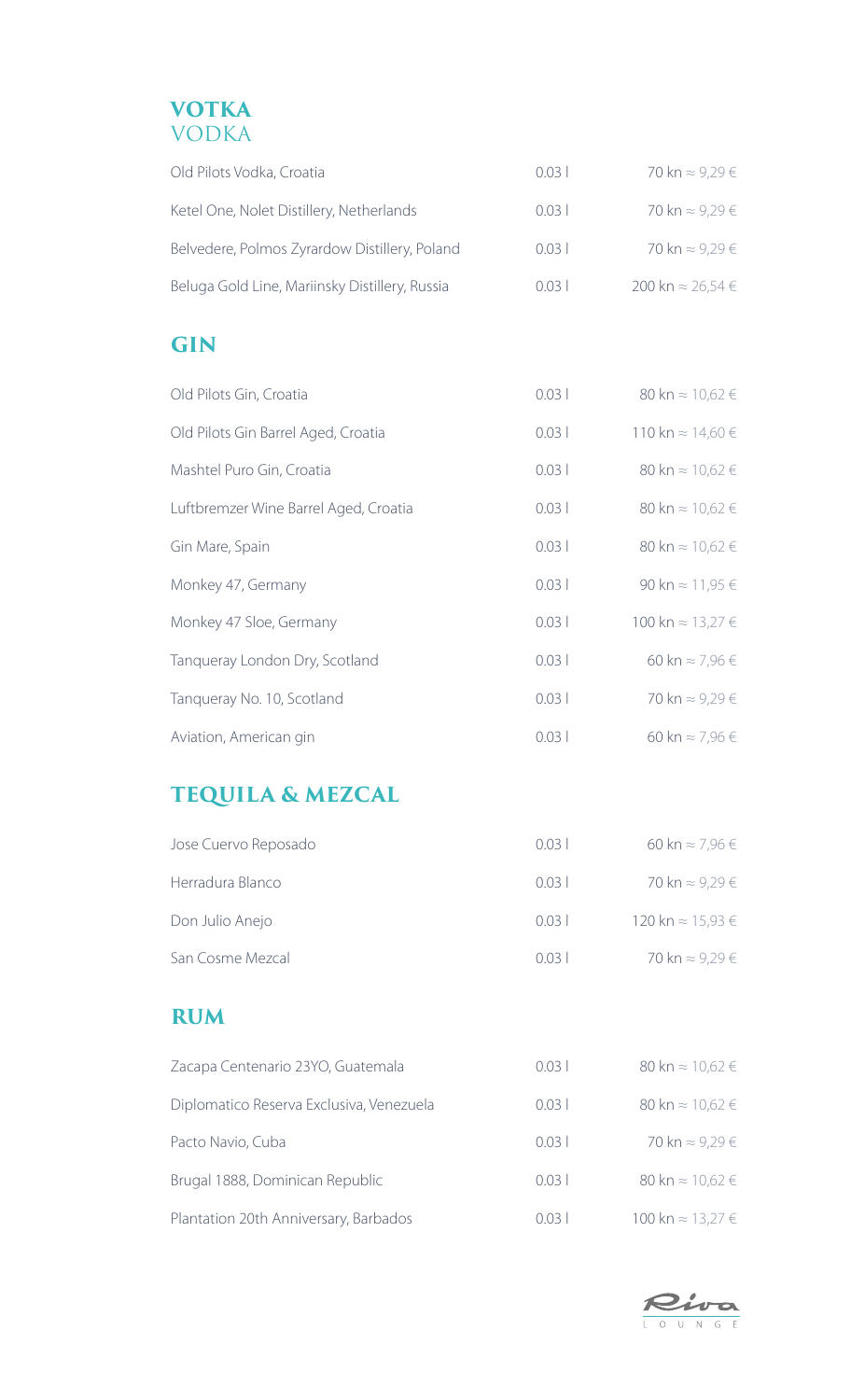# **WHISKEY**

# Single malt scotch whisky

| Glenfiddich 18YO, Speyside                                  | 0.031 | 100 kn ≈ 13,27 €           |
|-------------------------------------------------------------|-------|----------------------------|
| Glenlivet 18YO, Speyside                                    | 0.031 | 120 kn ≈ 15,93 €           |
| Glenlivet Founders Reserve, Speyside                        | 0.031 | 70 kn ≈ 9,29 €             |
| Oban 14YO, Highland                                         | 0.031 | 100 kn ≈ 13,27 €           |
| Glenmorangie Quinta Ruban, Highland                         | 0.031 | 80 kn ≈ 10,62 €            |
| Highland Park 12YO, Orkney Islands                          | 0.031 | 80 kn ≈ 10,62 €            |
| Scapa Skiren, Orkney Island                                 | 0.031 | 90 kn ≈ 11,95 €            |
| Talisker 10YO, Isle of Skye                                 | 0.031 | 100 kn ≈ 13,27 €           |
| <b>BLENDED SCOTCH WHISKY</b><br>Johnnie Walker Double Black | 0.031 | 70 kn ≈ 9,29 €             |
| <b>IRISH WHISKEY</b>                                        |       |                            |
| <b>Bushmills Black Bush</b>                                 | 0.031 | 60 kn $\approx$ 7,96 $\in$ |
| Redbreast 12YO, Single Pot Still                            | 0.031 | 80 kn ≈ 10,62 €            |
| <b>AMERICAN WHISKEY</b>                                     |       |                            |
| Bulleit, Kentucky Straight Bourbon                          | 0.031 | 70 kn ≈ 9,29 €             |
| Bulleit Rye, Straight Rye                                   | 0.031 | 70 kn ≈ 9,29 €             |
| Woodford Reserve, Kentucky Straight Bourbon                 | 0.031 | 70 kn ≈ 9,29 €             |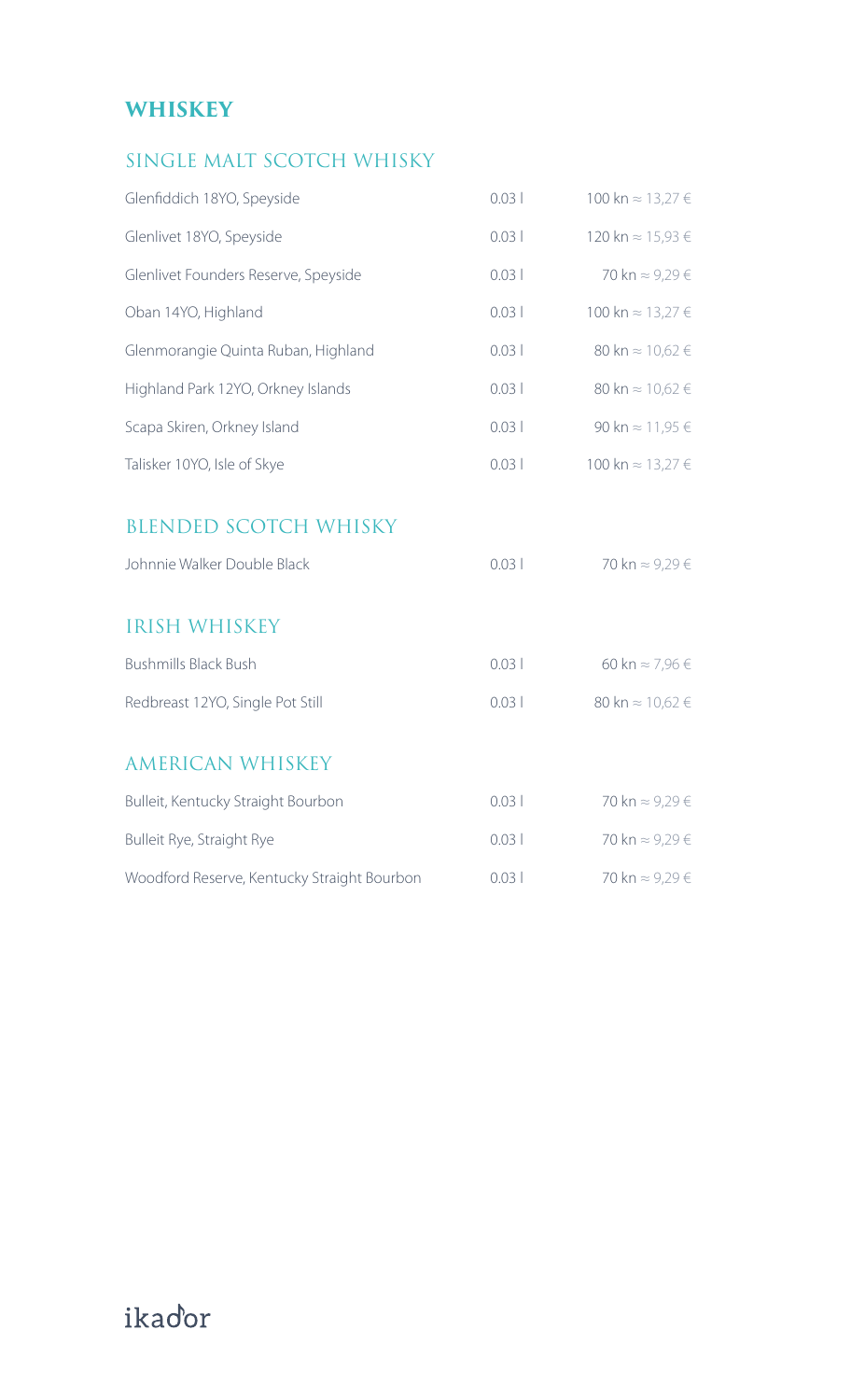### **Bitteri i likeri BITTERS&LIQUERS**

| Mashtel Maraška     | 0,03  | 40 Kn $\approx$ 5,31 €     |
|---------------------|-------|----------------------------|
| Teranino Dama       | 0,03  | 40 kn $\approx$ 5,31 $\in$ |
| Pelinkovac Antique  | 0.031 | 40 kn $\approx$ 5,31 $\in$ |
| Amaro Ramazotti     | 0.031 | 45 kn $\approx$ 5,97 $\in$ |
| Fernet Branca       | 0.031 | 45 kn $\approx$ 5,97 $\in$ |
| Fernet Branca Menta | 0.031 | 45 kn $\approx$ 5,97 $\in$ |
| Amaro Averna        | 0.031 | 45 kn $\approx$ 5,97 $\in$ |
| Campari             | 0.031 | 40 kn $\approx$ 5,31 €     |
| Cointreau           | 0.031 | 45 kn $\approx$ 5,97 $\in$ |
| Bailey's            | 0.031 | 45 kn $\approx$ 5,97 $\in$ |
| Tia Maria           | 0.031 | 45 kn $\approx$ 5,97 $\in$ |
| <b>Black Fire</b>   | 0.031 | 60 kn $\approx$ 7,96 $\in$ |
| Amaretto Disaronno  | 0.031 | 50 kn $\approx$ 6,64 $\in$ |
| Chambord            | 0.031 | 45 kn $\approx$ 5,97 $\in$ |
| Chartreuse          | 0.031 | 60 kn $\approx$ 7,96 $\in$ |

# **Vermouth**

| Mulassano Extra Dry    | 0101 | 60 kn ≈ 7.96 $∈$           |
|------------------------|------|----------------------------|
| Carpano Bianco         | 0101 | 50 kn $\approx$ 6.64 $\in$ |
| Carpano Antica Formula | 0101 | 100 kn ≈ 13.27 €           |

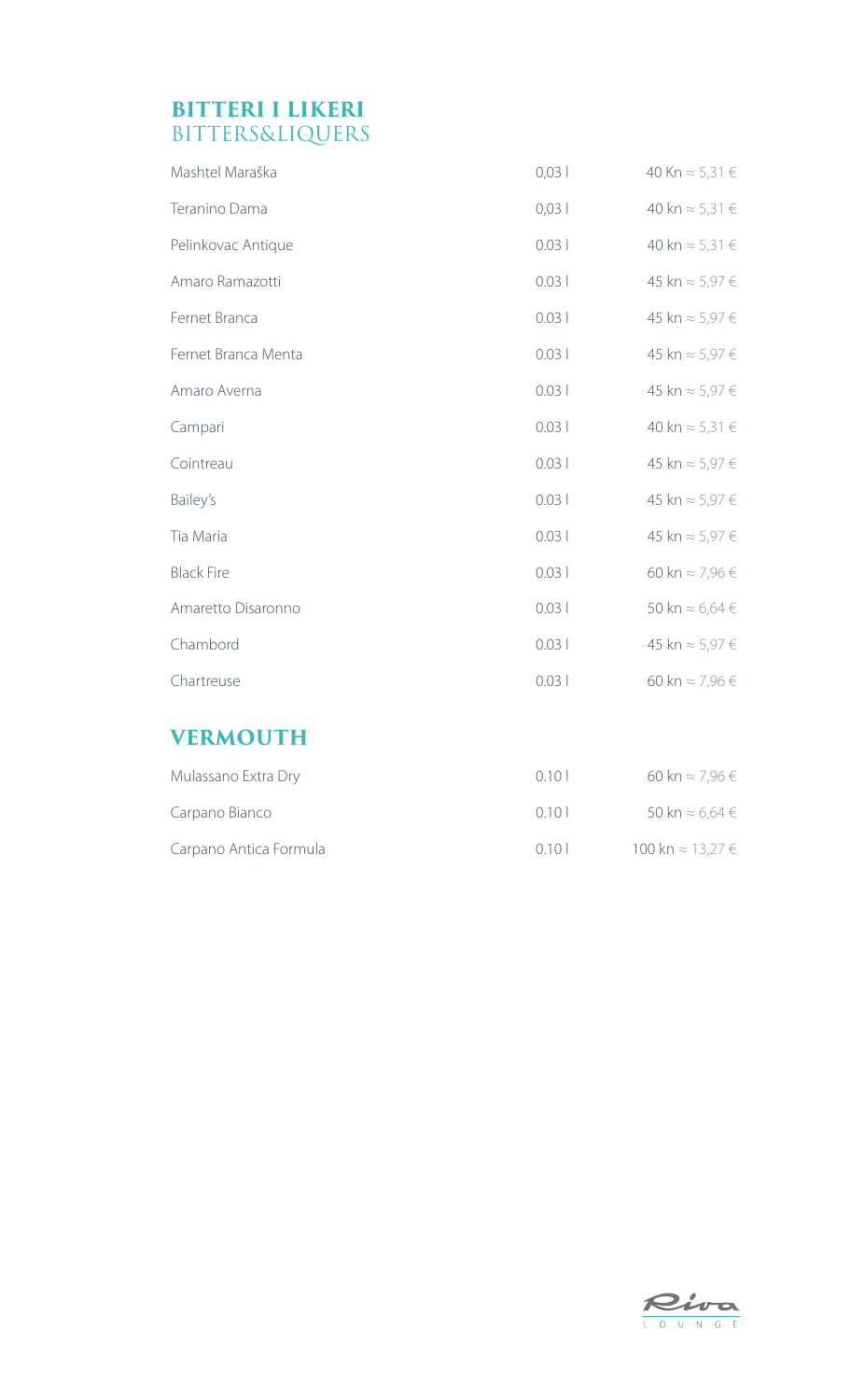### **Voda WATER**

| Jana – Prirodna negazirana voda<br>Natural non-carbonated water       | 0.331 | 25 kn $\approx$ 3,32 $\in$ |
|-----------------------------------------------------------------------|-------|----------------------------|
| Jana – Prirodna negazirana voda<br>Natural non-carbonated water       | 0.751 | 40 kn $\approx$ 5,31 $\in$ |
| Jamnica – Prirodna gazirana voda<br>Natural sparkling water           | 0.251 | 25 kn $\approx$ 3,32 $\in$ |
| Jamnica – Prirodna gazirana voda<br>Natural sparkling water           | 0.751 | 40 kn $\approx$ 5,31 €     |
| Jamnica – Voda s okusom<br>Natural flavoured water                    | 0.251 | 30 kn $\approx$ 3,98 $\in$ |
| Agua Panna - Prirodna negazirana voda<br>Natural non-carbonated water | 0.751 | 60 kn $\approx$ 7.96 $\in$ |
| San Pelegrino - Prirodna gazirana voda<br>Natural sparkling water     | 0.751 | 60 kn $\approx$ 7,96 $\in$ |

# **Svježe cijeđeni sokovi** FRES HLY SQUEE ZED

| Naranča / Orange           | 0201 | 50 kn $\approx$ 6.64 $\in$ |
|----------------------------|------|----------------------------|
| Jabuka / Apple             | 0201 | 50 kn $\approx$ 6.64 $\in$ |
| <b>Sezonski / Seasonal</b> | 0201 | 50 kn $\approx$ 6.64 $\in$ |

# **Osvježavajuća pića** REFRESHING DRINKS

| Coca-Cola / Coca-Cola Zero / Fanta | 0.251 | 35 kn $\approx$ 4,65 $\in$ |
|------------------------------------|-------|----------------------------|
| Three Cents Lemon Tonic            | 0.201 | 50 kn $\approx$ 6,64 $\in$ |
| Three Cents Tonic Water            | 0.201 | 50 kn $\approx$ 6,64 $\in$ |
| Three Cents Pink Grapefruit        | 0.201 | 50 kn $\approx$ 6,64 $\in$ |
| Three Cents Ginger Beer            | 0.201 | 50 kn $\approx$ 6,64 $\in$ |
| <b>Tonic 1724</b>                  | 0.201 | 50 kn $\approx$ 6,64 $\in$ |
| <b>Fever Tree</b>                  | 0.201 | 50 kn $\approx$ 6,64 $\in$ |
| Thomas Henry                       | 0.201 | 50 kn $\approx$ 6,64 $\in$ |
| Ledeni čaj / Ice Tea               | 0.251 | 35 kn $\approx$ 4,65 $\in$ |
| Red Bull Sugarfree                 | 0.251 | 50 kn $\approx$ 6,64 $\in$ |
| Red Bull                           | 0.251 | 50 kn $\approx$ 6,64 $\in$ |
| Pago Bio Juice                     | 0.201 | 35 kn $\approx$ 4,65 $\in$ |

Naranča / Orange, Jabuka / Apple , Breskva / Peach, Ananas / Pineapple, Borovnica / Blueberry

ikador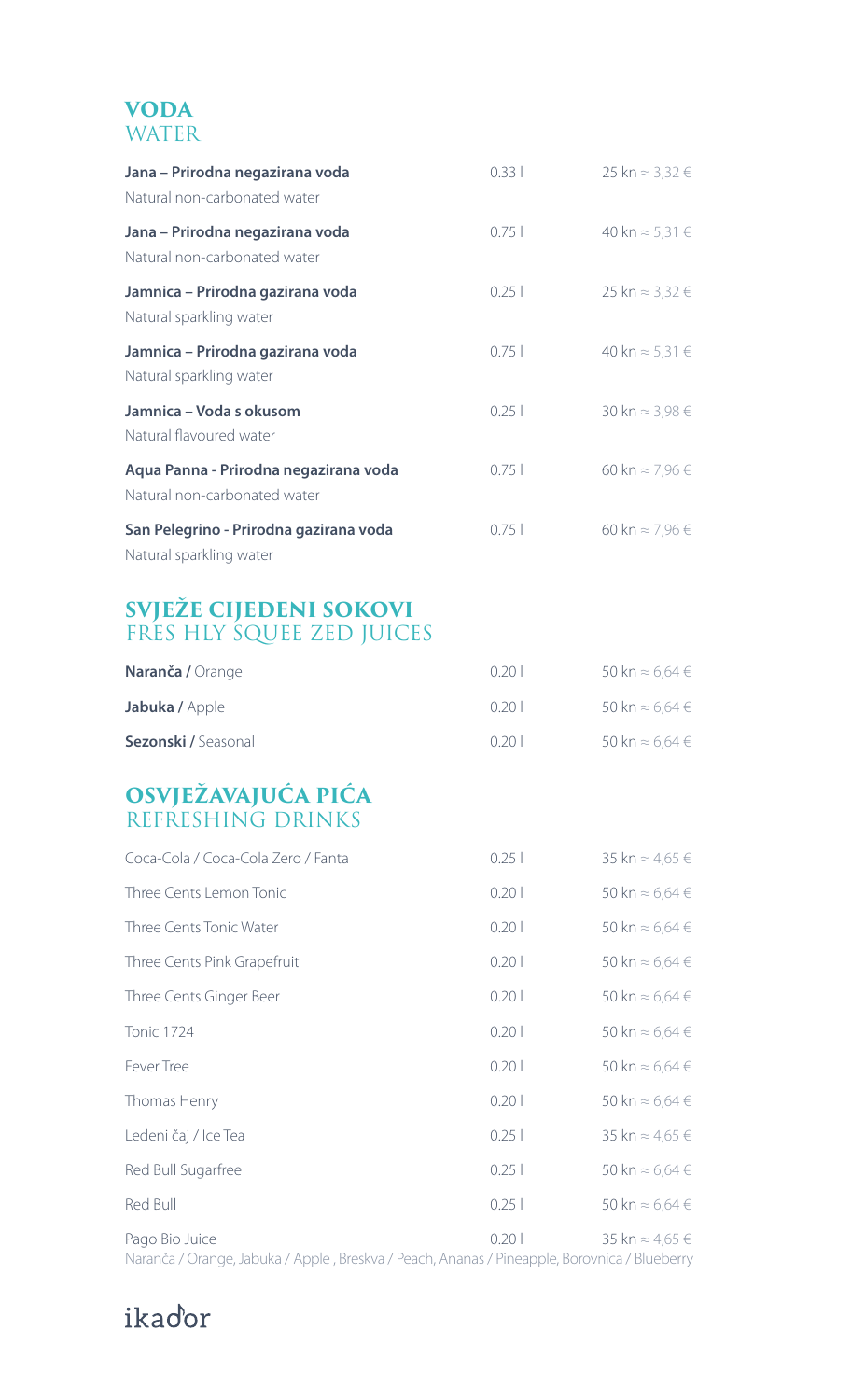# **TOPLI NAPITCI** HOT BEVERA GES

| Espresso Illy                    | cup/šalica | 25 kn $\approx$ 3,32 $\in$ |
|----------------------------------|------------|----------------------------|
| Macchiato                        | cup/šalica | 30 kn $\approx$ 3,98 $\in$ |
| Cappuccino                       | cup/šalica | 30 kn $\approx$ 3,98 $\in$ |
| Latte macchiato                  | cup/šalica | 35 kn $\approx$ 4,65 $\in$ |
| Kava bez kofeina / Decaf. coffee | cup/šalica | 25 kn ≈ 3,32 $∈$           |
| Ledena kava / Ice coffee         | cup/šalica | 50 kn $\approx$ 6,64 $\in$ |
| Kakao / Cocoa                    | cup/šalica | 30 kn $\approx$ 3,98 $\in$ |
| Nescaffe                         | cup/šalica | 35 kn $\approx$ 4,65 $\in$ |
| Macha latte                      | cup/šalica | 45 kn $\approx$ 5,97 $\in$ |
| Irish Coffee                     | cup/šalica | 65 kn ≈ 8,63 $∈$           |
| Ronnefeldt čaj / Tea             | cup/šalica | 35 kn $\approx$ 4.65 $\in$ |

Superior Oolong - Dung Ti Oolong, Silver Pi Lo Chun - Green Tea , Jasmine Pearls - Flavoured Green Tea, Finest Shizuoka Sencha - Green Tea, Superior Gyokuro - Green Tea, Darjeeling Summer - Black Tea, Classic English Tea - Blend of Black Tea, Golden Assam - Black Tea, Splendid Earl Gray - Flavoured Back Tea